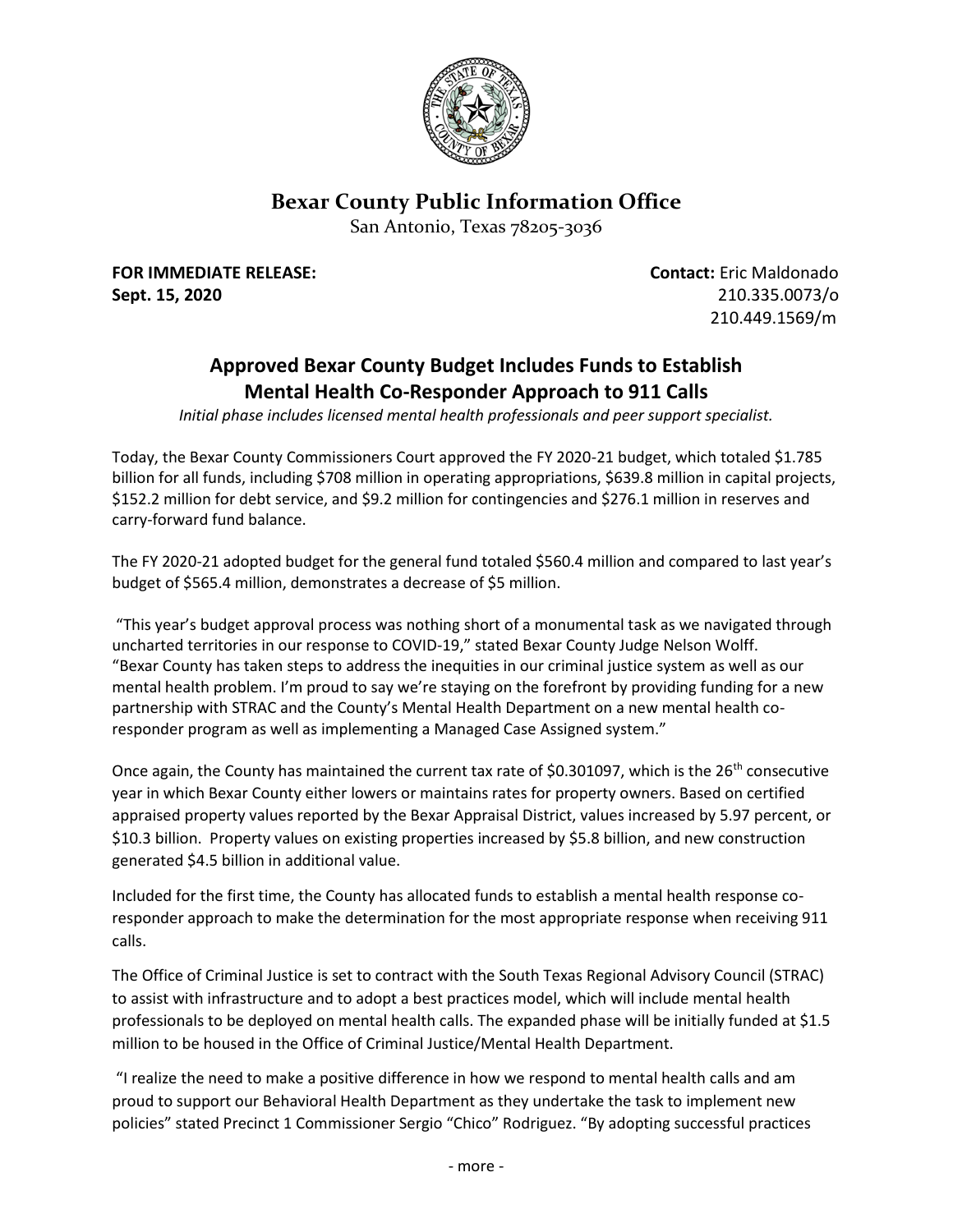from around the nation and partnering with STRAC to work on response plan through dispatch, we not only aim to provide excellent emergency services to our constituents, but to provide assistance to one of most vulnerable populations – the mentally ill."

In addition, \$100,000 has been allocated for the Managed Assigned Counsel Program. This new office will work in conjunction with the Public Defenders Office to increase accountability and supervision of court-appointed counsel.

Incidences of domestic violence have increased since the beginning of the COVID-19 pandemic. There have been 24 family violence homicides so far in 2020; there were 24 in all of 2019. Family violence calls to the San Antonio Police Department increased in March by 18 percent when compared to March 2019.

To address these rising cases, the Protective Order Unit, part of the Family Justice Center, launched an online digital protective order system. The adopted budget provides for three new positions at a cost of \$173,460 to provide the long-term support for the system, in addition to the already approved \$500,000 from Coronavirus Relief Funds.

Complementing the Protective Order Unit, the proposed Civil Protective Order docket would more efficiently process requests for protective orders, which are accumulating rapidly. Funding in the amount of \$948,487 was approved in Contingencies to implement this program and will allow the County to provide badly needed assistance and support for the victims of domestic violence and abuse.

For those facing incarceration or are incarcerated, the budget includes \$3.6 million for expanded residential treatment and GPS services to help judges and magistrates continue to assist with jail population reduction. These programs will help with the short-term goal of keeping jail population low due to COVID-19. They will also build on the County's long-term goals of reducing recidivism through mental health and drug treatment.

The Office of Criminal Justice Planning estimates that these programs will provide alternatives to incarceration and treatment to 674 inmates each year, which will also help relieve staffing demands at the Adult Detention Center.

For the Constable's Offices, in FY 2020-21, workload is projected to decrease by 15 percent, even without considering the workload decreases attributable to the COVID-19 pandemic. In order to reduce the duplication of effort and unnecessary costs, it was recommended that the Constables be staffed to handle only civil process and bailiff services, with 19 Deputy Constable positions being deleted for a savings of \$1.3 million.

Commissioners Court moved \$0.000915 from the Debt Fund tax rate to the General Fund tax rate resulting in a transfer of ad valorem taxes in the amount of \$1.5 million to reinstate 19 Deputy Constable positions in the General Fund. The overall tax rate of \$0.301097 remained the same.

"COVID-19 has presented new challenges to an already difficult budget development process, requiring Commissioners Court to carefully examine and reevaluate the priorities of our community," stated Precinct 2 Commissioner Justin Rodriguez. "The adopted budget makes important investments to support victims of domestic violence, mental health emergency response, and continuity of care. We will continue to monitor the impact of COVID-19 on our property tax revenue, keep a pulse on the needs of the community, and make necessary adjustments throughout the year."